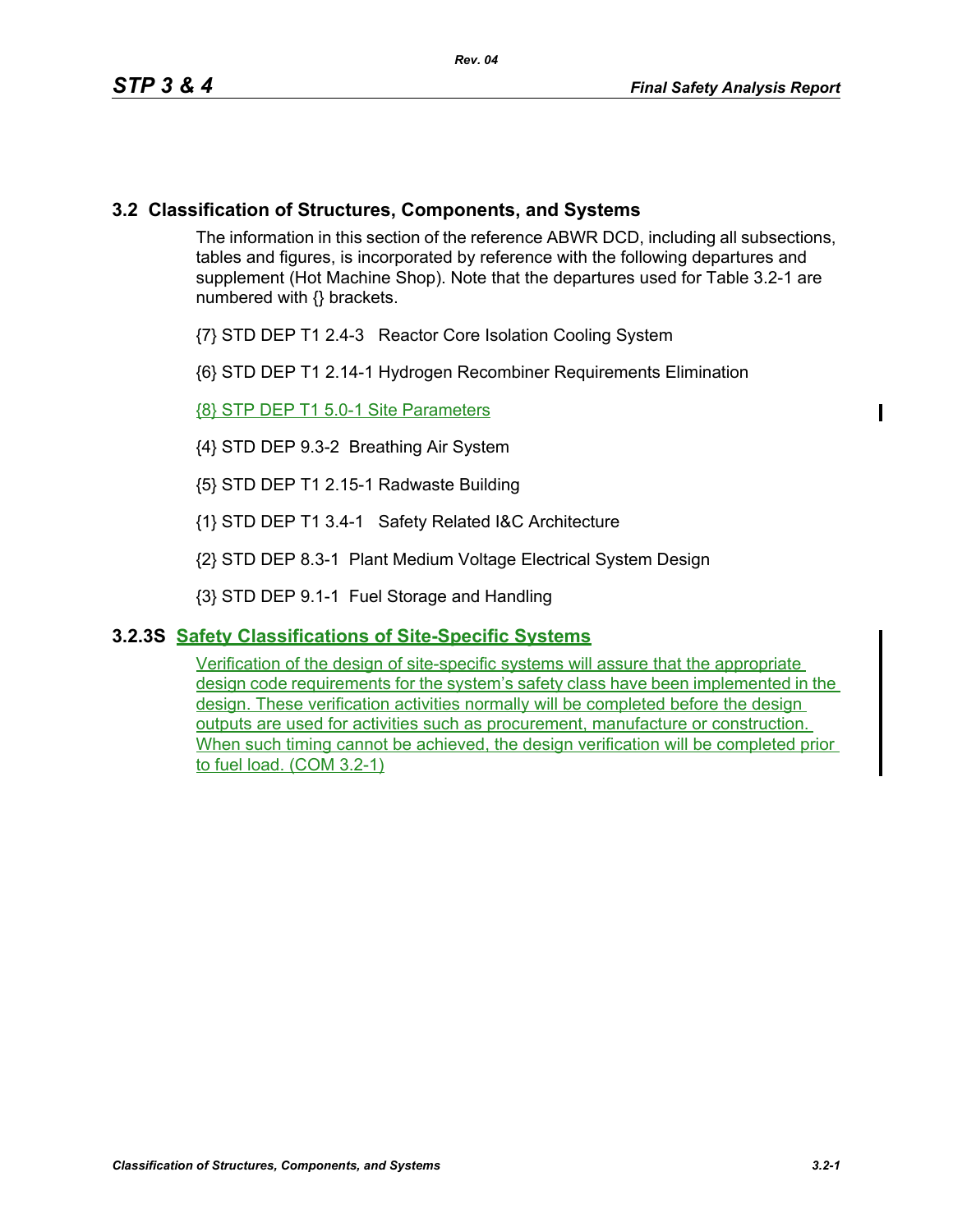I  $\overline{\phantom{a}}$ 

I

|   |                                     |                                                      | The classification information is presented by System* in the following order:            |
|---|-------------------------------------|------------------------------------------------------|-------------------------------------------------------------------------------------------|
|   | Item No.                            | MPL Number <sup>t</sup>                              | <b>Title</b>                                                                              |
|   | C Control and Instrument Systems    |                                                      |                                                                                           |
|   | C7                                  | C71                                                  | Reactor Protection System Trip and Isolation System <sup>‡</sup> {1}                      |
|   | C11                                 | C91                                                  | Process Computer (Includes PMCS and PGCS)Plant<br>Information and Control System {1}      |
|   | C14                                 | C74                                                  | ESF Logic and Control System {1}                                                          |
|   | H Control Panels                    |                                                      |                                                                                           |
|   | H6                                  | H <sub>23</sub>                                      | <b>Multiplexing System {1}</b>                                                            |
|   | N Power Cycle Systems               |                                                      |                                                                                           |
|   | <b>N6.1</b>                         | <b>N30</b>                                           | <b>Turbine Supervisory System</b>                                                         |
|   | N17                                 | N42                                                  | <b>Hydrogen Gas Cooling System</b>                                                        |
|   | M23                                 | N71                                                  | <b>Circulating Water System</b>                                                           |
|   | P Station Auxiliary Systems         |                                                      |                                                                                           |
|   | P1                                  | <u>P11</u>                                           | <b>Makeup Water System (Purified)</b>                                                     |
|   | <b>P8 (See U16)</b>                 |                                                      | P40 (See U80) Ultimate Heat Sink (Ultimate Heat Sink and Associated<br><b>Structures)</b> |
|   | P9                                  | P <sub>41</sub>                                      | <b>Reactor Service Water System</b>                                                       |
|   | <u>P24</u>                          | <b>P96</b>                                           | <b>Vibration Monitoring System</b>                                                        |
|   | <b>R Station Electrical Systems</b> |                                                      |                                                                                           |
|   | R <sub>16</sub>                     | R <sub>51</sub>                                      | <b>Communication System</b>                                                               |
|   | <b>S Power Transmission Systems</b> |                                                      |                                                                                           |
|   | <b>S0</b>                           | <u>S<sub>11</sub></u>                                | <b>Main Power Transformer</b>                                                             |
| T |                                     | <b>Containment and Environmental Control Systems</b> |                                                                                           |
|   | 78                                  | <b>T49</b>                                           | <b>Flammability Control System {6}</b>                                                    |
|   |                                     | U Structures and Servicing Systems                   |                                                                                           |
|   | <u>U0</u>                           | U <sub>10</sub>                                      | <b>Makeup Water Treatment Building</b>                                                    |
|   | U0.1                                | <u>U12</u>                                           | <b>Sewage Treatment Building</b>                                                          |
|   | U <sub>0.2</sub>                    | <u>U14</u>                                           | <b>Training Center/Simulator Building</b>                                                 |
|   | U <sub>0.3</sub>                    | U <sub>15</sub>                                      | <b>Warehouses</b>                                                                         |
|   | <u>U1</u>                           | U21                                                  | <b>Foundation Work</b>                                                                    |
|   | $U6$                                | U43                                                  | <b>Fire Protection System</b>                                                             |
|   | U9.1                                | U62                                                  | <b>Waste Water Retention Basin</b>                                                        |
|   | U9.2                                | U65                                                  | <b>Low Level Radwaste Storage</b>                                                         |
|   | U12                                 | U73/U82                                              | Control Building <sup>+</sup> /Control Building Annex                                     |
|   | U13                                 | <b>U74</b>                                           | <b>Radwaste Building</b>                                                                  |
|   | U <sub>15</sub>                     | U79                                                  | Miscellaneous Buildings (e.g., Communications,<br><b>Meteorology Lab)</b>                 |

**U17 U81 Firewater Pump House**

**Table 3.2-1 Classification Summary**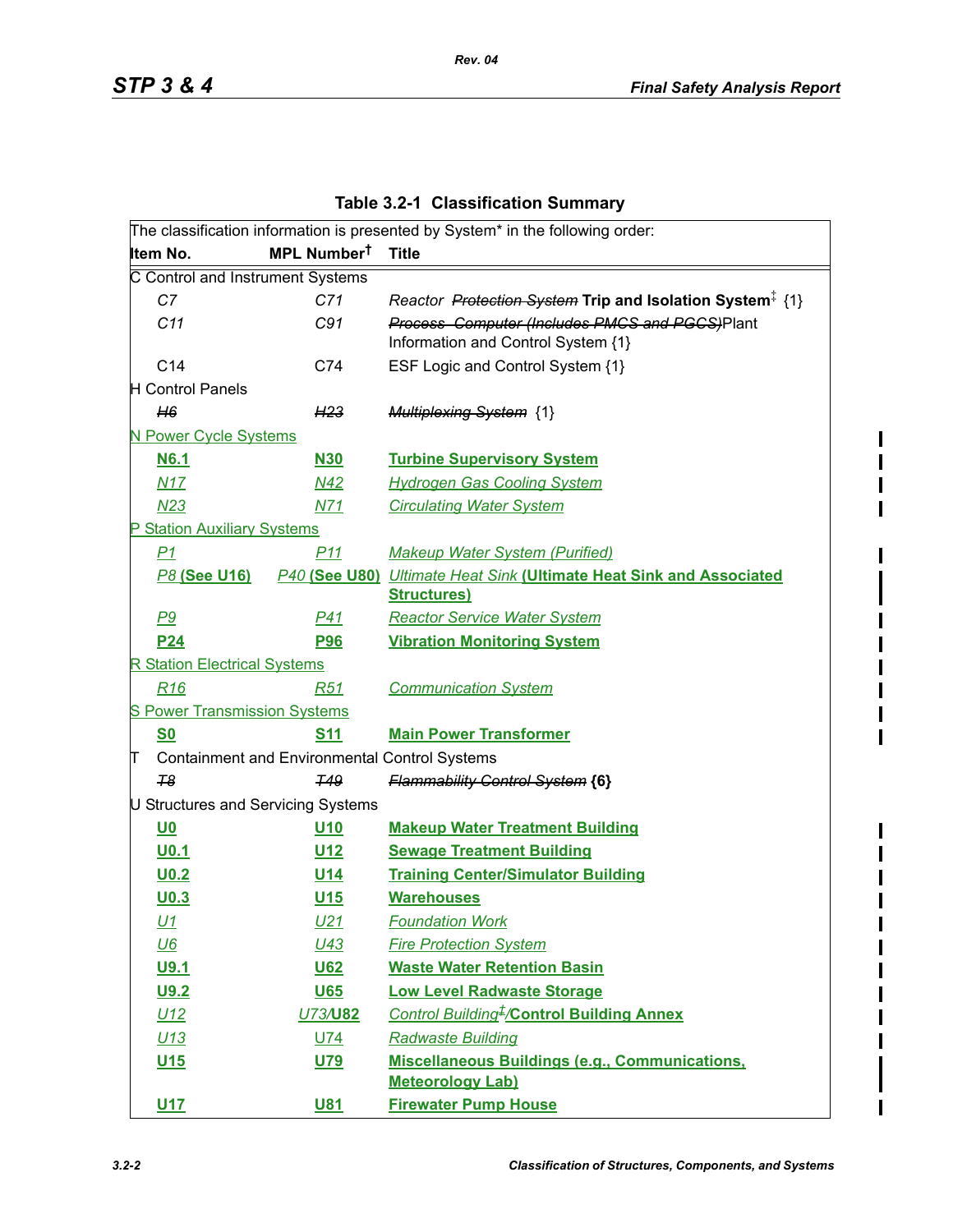$\begin{array}{c} \hline \end{array}$ 

I

 $\overline{\phantom{a}}$  $\begin{array}{c} \hline \end{array}$  $\overline{\phantom{a}}$ 

| <b>Table 3.2-1 Classification Summary (Continued)</b> |                                                                                            |                                                                                       |  |  |  |  |  |
|-------------------------------------------------------|--------------------------------------------------------------------------------------------|---------------------------------------------------------------------------------------|--|--|--|--|--|
|                                                       | The classification information is presented by System <sup>*</sup> in the following order: |                                                                                       |  |  |  |  |  |
| Item No.                                              | MPL Number <sup>t</sup>                                                                    | <b>Title</b>                                                                          |  |  |  |  |  |
| U <sub>18</sub>                                       | <u>U90</u>                                                                                 | <b>Fire Detection System</b>                                                          |  |  |  |  |  |
| U <sub>19</sub> U <sub>15</sub>                       | <b>U95</b>                                                                                 | <b>Hot Machine Shop</b>                                                               |  |  |  |  |  |
| <b>U20 (See P8)</b>                                   |                                                                                            | <b>U80 (See P40) Ultimate Heat Sink and Associated Structures</b>                     |  |  |  |  |  |
| <b>W Intake Structure and Servicing Equipment</b>     |                                                                                            |                                                                                       |  |  |  |  |  |
| W1                                                    | <b>W12</b>                                                                                 | <b>Power Cycle Heat Sink Pumphouse (Circulation Water</b><br><b>Intake Structure)</b> |  |  |  |  |  |
| W <sub>2</sub>                                        | <b>W13</b>                                                                                 | <b>Circulation Water Discharge Structure</b>                                          |  |  |  |  |  |
| $\underline{W3}$                                      | <b>W32</b>                                                                                 | <b>Screen Cleaning Facility</b>                                                       |  |  |  |  |  |
| <u>W4</u>                                             | <b>W33</b>                                                                                 | <b>Screen</b>                                                                         |  |  |  |  |  |
| $\underline{\mathsf{W5}}$                             | <b>W41</b>                                                                                 | <b>Reservoir Makeup Pumping Facility</b>                                              |  |  |  |  |  |
| <b>Y Yard Structures and Equipment</b>                |                                                                                            |                                                                                       |  |  |  |  |  |
| Y1.1                                                  | <u>Y46</u>                                                                                 | <b>Cathodic Protection System</b>                                                     |  |  |  |  |  |
| Y1.2                                                  | <u>Y51</u>                                                                                 | <b>Yard Miscellaneous Drain System</b>                                                |  |  |  |  |  |
| Y2.1                                                  | $Y53$                                                                                      | <b>Chemical Storage and Transfer Systems</b>                                          |  |  |  |  |  |
| Y2.2                                                  | <u>Y71</u>                                                                                 | <b>Reactor Service Water Pipe Tunnel</b>                                              |  |  |  |  |  |
| Y2.3                                                  | <b>Y72</b>                                                                                 | <b>Radwaste Pipe Tunnel</b>                                                           |  |  |  |  |  |

*Rev. 04*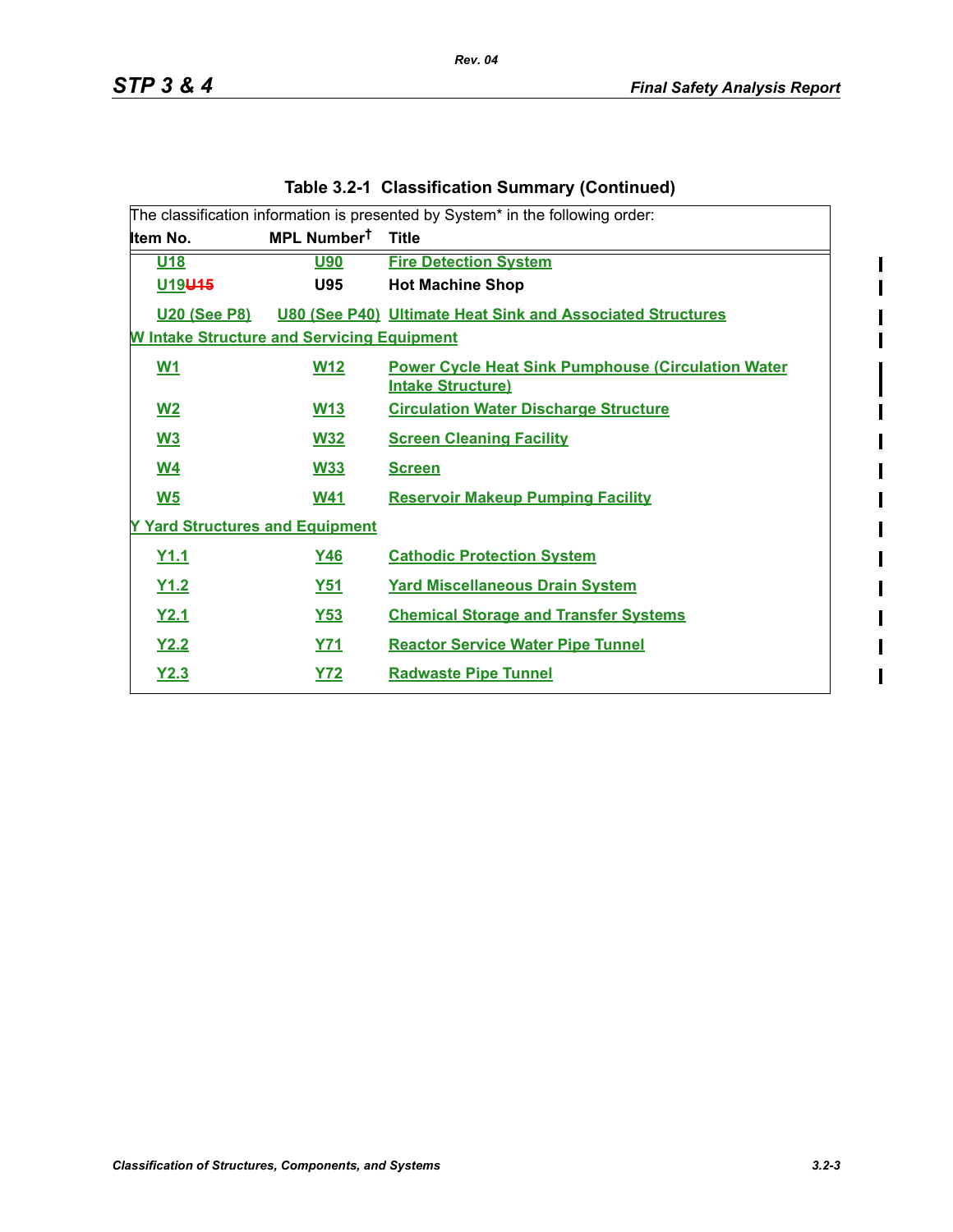|                |                                                                                                              |                                                                                                                                                                                                              |                                     |                        | Quality<br>Group<br>Classi- | Quality<br><b>Assur-</b><br>ance | <b>Seismic</b>        |                            |
|----------------|--------------------------------------------------------------------------------------------------------------|--------------------------------------------------------------------------------------------------------------------------------------------------------------------------------------------------------------|-------------------------------------|------------------------|-----------------------------|----------------------------------|-----------------------|----------------------------|
|                |                                                                                                              | <b>Principal Componenta</b>                                                                                                                                                                                  | <b>Safety</b><br>Class <sup>b</sup> | Location <sup>c</sup>  | fication <sup>d</sup>       | Require-<br>mente                | Category <sup>f</sup> | <b>Notes</b>               |
| C7             |                                                                                                              | Reactor Protection System<br>Trip and Isolation System {1}                                                                                                                                                   |                                     |                        |                             |                                  |                       |                            |
| C11            | <b>Process Computer (includes</b><br><b>PMCS &amp; PGCS</b> ) Plant<br>Information and Control<br>System {1} |                                                                                                                                                                                                              | ${\cal N}$                          | X                      |                             | E                                |                       |                            |
| C14            | ${1}$                                                                                                        | <b>ESF Logic and Control System</b>                                                                                                                                                                          | 3                                   | SC, X, T,<br><b>RZ</b> |                             | B                                |                       |                            |
| D <sub>3</sub> |                                                                                                              | <b>Containment Atmospheric</b><br><b>Monitoring System {6}</b>                                                                                                                                               |                                     |                        |                             |                                  |                       |                            |
|                | 2.                                                                                                           | Components with<br>nonsafety-related function<br>(hydrogen and oxygen<br>monitors)                                                                                                                           | N                                   | C, SC, X, R<br>Ζ       |                             | E                                |                       |                            |
|                |                                                                                                              | E4 RCIC System {7}                                                                                                                                                                                           |                                     |                        |                             |                                  |                       |                            |
|                |                                                                                                              | 2. Piping including<br>supports discharge line<br>from vacuum pump to<br>containment isolation<br>valves, and discharge line<br>from condensate pump to<br>the first globe valve Not<br><b>Used</b>          | ${\mathsf N}$                       | <b>SC</b>              | G                           | Е                                |                       | $\left(\mathcal{G}\right)$ |
|                | 4.                                                                                                           | RCIC Turbine-Pump and<br>piping including support,<br>CST suction line from the<br>first RCIC motorized valve,<br>S/P suction line to the<br>pump, discharge line up to<br>the FW line "B" thermal<br>sleeve | $\overline{c}$                      | SC, M                  | В                           | В                                | I                     | $(g)$ (m)                  |
|                | 9.                                                                                                           | Turbine including<br>supportsNot Used                                                                                                                                                                        | $\overline{2}$                      | SC                     |                             | в                                | ł                     | (m)                        |
| F1             |                                                                                                              | Fuel Servicing Equipment {3}                                                                                                                                                                                 | N/2                                 | SC                     | Æ                           | E/B                              |                       | (x)                        |

# **Table 3.2-1 Classification Summary (Continued)**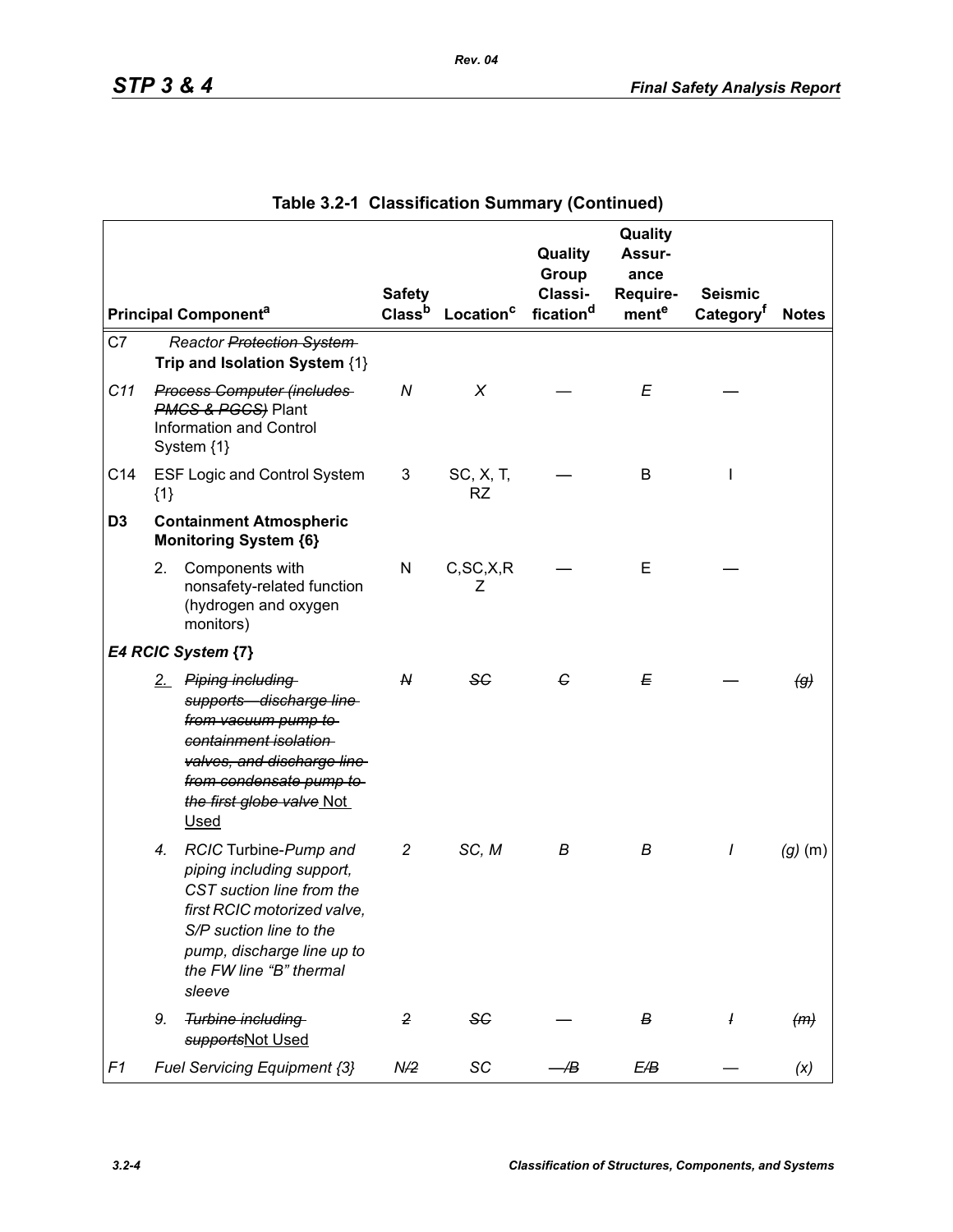|                                        |               |                                                                                                                                                                                               | <b>Safety</b>            |                                | Quality<br>Group<br>Classi- | Quality<br>Assur-<br>ance<br>Require- | <b>Seismic</b>        |              |
|----------------------------------------|---------------|-----------------------------------------------------------------------------------------------------------------------------------------------------------------------------------------------|--------------------------|--------------------------------|-----------------------------|---------------------------------------|-----------------------|--------------|
|                                        |               | <b>Principal Component<sup>a</sup></b>                                                                                                                                                        | Class <sup>b</sup>       | Location <sup>c</sup>          | fication <sup>d</sup>       | mente                                 | Category <sup>t</sup> | <b>Notes</b> |
| H6                                     |               | <b>Multiplexing System {1}</b>                                                                                                                                                                |                          |                                |                             |                                       |                       |              |
|                                        | $\pm$         | Electrical module with<br>safety-related functions<br>(Essential)                                                                                                                             | $\mathbf{3}$             | RZ, X                          |                             | В                                     | I                     |              |
|                                        | $2 -$         | <b>Gable with safetyrelated</b><br><i><b>functions</b></i><br>(Essential)                                                                                                                     | $\mathbf{3}$             | RZ, X                          |                             | В                                     |                       |              |
|                                        | $\frac{3}{2}$ | Other electrical<br>modules and cables<br>(Non-essential)                                                                                                                                     | N                        | <b>SG, RZ, X,</b><br>₩         |                             | Е                                     |                       |              |
| <b>N6.1</b>                            |               | <b>Turbine Supervisory</b><br><b>System</b>                                                                                                                                                   | $\overline{\mathbf{N}}$  | Ι                              |                             |                                       |                       |              |
| N17                                    |               | <b>Hydrogen Gas Cooling</b><br><b>System</b>                                                                                                                                                  | $\underline{\mathsf{M}}$ | <u>T. O</u>                    |                             | E                                     |                       |              |
| N <sub>23</sub>                        |               | <b>Circulating Water System</b>                                                                                                                                                               | $\overline{\mathsf{M}}$  | <u>T, O</u>                    | $\mathbf{D}$                | E                                     |                       |              |
| P1                                     |               | <b>Makeup Water System (Purified)</b>                                                                                                                                                         |                          |                                |                             |                                       |                       |              |
|                                        |               | 2. Piping including<br>supports and valves                                                                                                                                                    | <u>N</u>                 | SC, RZ, T<br><u>H, W, X, O</u> | $\overline{D}$              | E                                     |                       |              |
| <u>P8</u><br>(See<br>U <sub>16</sub> ) |               | <b>Ultimate Heat Sink</b><br>(Ultimate Heat Sink and<br><b>Associated Structures)</b><br><b>UHS Basin, Cooling</b><br><b>Tower Structural</b><br><b>Elements, and RSW</b><br><b>Pumphouse</b> | $\overline{3}$           | <u>O,U</u>                     | $C -$                       | $\overline{\mathbf{B}}$               | Ī                     |              |
| P9                                     |               | <b>Reactor Service Water System</b>                                                                                                                                                           |                          |                                |                             |                                       |                       |              |
|                                        |               | 1. Safety-related piping<br>including supports,<br>piping and valves,<br>pumps and strainers                                                                                                  | $\overline{3}$           | <u>U,O,X</u>                   | $\overline{C}$              | $\overline{\mathbf{B}}$               | <u>I</u>              |              |
|                                        |               | 2. Electrical modules and<br>cables with safety-<br>related functions,<br>including cooling<br>tower fans, fan motors<br>and controls                                                         | $\overline{3}$           | RZ, U, O, X                    |                             | $\mathbf B$                           | Ī                     |              |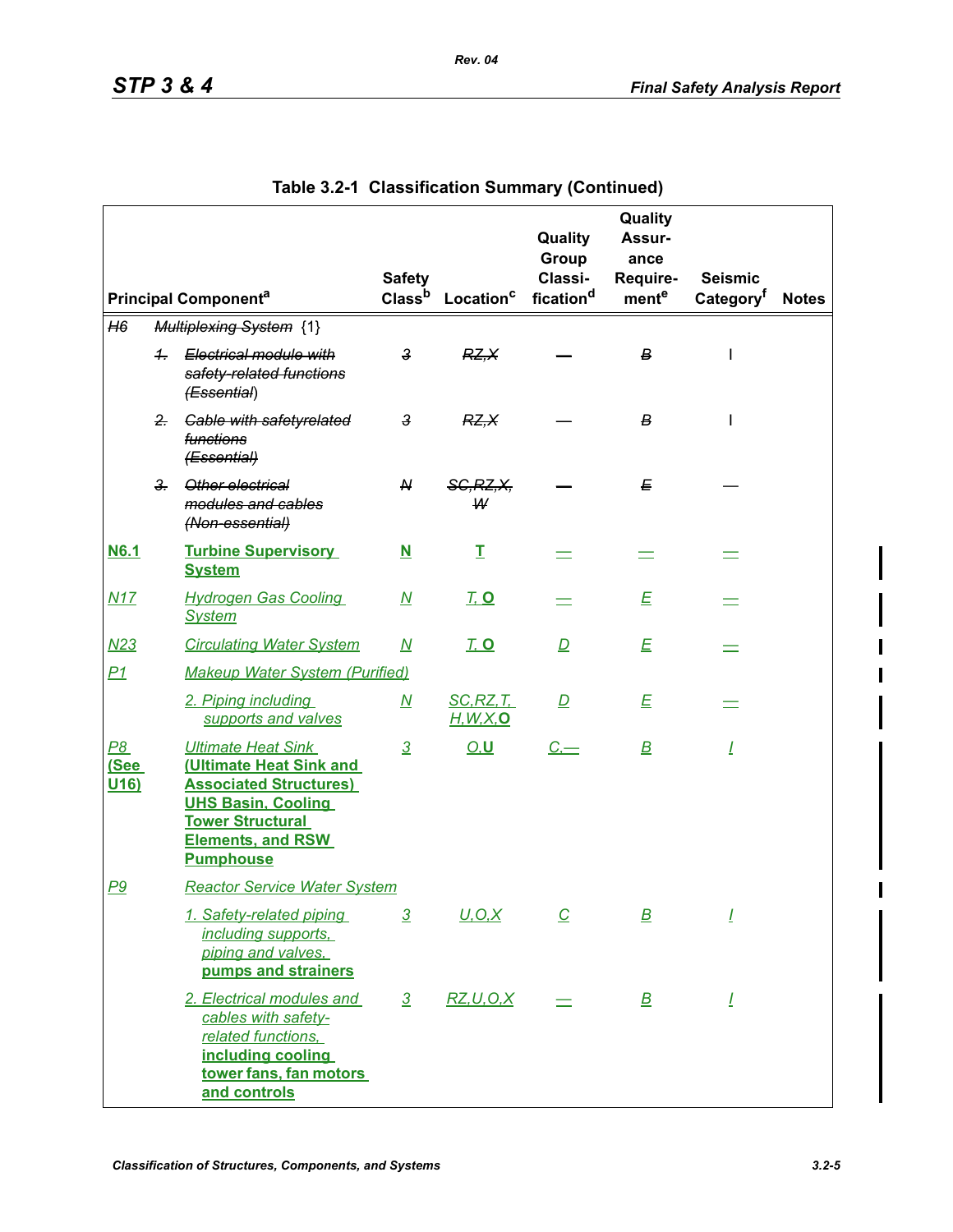|                  |               |                                                                          | <b>Safety</b>            |                                                              | Quality<br>Group<br>Classi- | Quality<br>Assur-<br>ance<br>Require- | <b>Seismic</b>        |              |
|------------------|---------------|--------------------------------------------------------------------------|--------------------------|--------------------------------------------------------------|-----------------------------|---------------------------------------|-----------------------|--------------|
|                  |               | <b>Principal Componenta</b>                                              | Classb                   | Location <sup>c</sup>                                        | fication <sup>d</sup>       | mente                                 | Category <sup>f</sup> | <b>Notes</b> |
| P <sub>19</sub>  |               | Breathing Air System {4}                                                 | ${\mathsf N}$            | G, SG, T                                                     |                             | Е                                     |                       |              |
|                  | $\mathbf 1$ . | <b>Containment Isolation</b><br>including supports,<br>valves and piping | $\mathbf 2$              | C,SC                                                         | В                           | В                                     |                       |              |
|                  | 2.            | Other mechanical and<br>electrical components                            | N                        | C,SC,RT,<br><b>MCH</b>                                       |                             | Е                                     |                       |              |
| P <sub>24</sub>  |               | <b>Vibration Monitoring</b><br><b>System</b>                             | $\overline{\mathbf{N}}$  | <b>C.O.RZ.</b><br><b>SC.T.X.F.</b><br><u>U.P</u>             |                             | $E/-$                                 |                       |              |
| R5               |               | Metalclad Switchgear {2}                                                 |                          |                                                              |                             |                                       |                       |              |
|                  | 1.            | Safety-related 6900 4160<br>Volt switchgear                              | 3                        | <b>RZ</b>                                                    |                             | B                                     | I                     |              |
| R16              |               | <b>Communication System</b>                                              | $\underline{\mathsf{M}}$ | <u>SC, C, RZ,</u><br><u>X,O,H,T,</u><br><b>M.W.F.U.</b><br>P |                             | $\overline{\mathbf{B}}$               | Ī                     |              |
| <u>S0</u>        |               | <b>Main Power Transformer</b>                                            | <u>N</u>                 | $\overline{\mathbf{o}}$                                      |                             |                                       |                       |              |
| 78               | ${6}$         | <b>Flammability Control System</b>                                       | $\overline{\mathbf{z}}$  | $s_{\mathbf{G}}$                                             | B                           | $\boldsymbol{B}$                      | I                     |              |
| <u>U0</u>        |               | <b>Makeup Water Treatment</b><br><b>Building</b>                         | $\overline{\mathbf{N}}$  | $\overline{\mathbf{o}}$                                      | $=$                         | $\equiv$                              |                       |              |
| U <sub>0.1</sub> |               | <b>Sewage Treatment</b><br><b>Building</b>                               | ${\bf N}$                | $\overline{\mathbf{o}}$                                      | $\equiv$                    | $\equiv$                              |                       |              |
| U <sub>0.2</sub> |               | <b>Training</b><br><b>Center/Simulator</b><br><b>Building</b>            | $\underline{\mathbf{N}}$ | $\overline{\mathbf{o}}$                                      |                             |                                       |                       |              |
| $U$ 0.3          |               | <b>Warehouses</b>                                                        | $\overline{\mathbf{N}}$  | <u>୦</u>                                                     |                             |                                       |                       |              |
| U1               |               | <b>Foundation Work</b>                                                   | 2/3                      | C, SC, RZ,<br><u>ប</u>                                       |                             | $\mathbf B$                           | Ī                     |              |
| <u>U5</u>        |               | <b>Heating, Ventilation and Air Conditioning**</b>                       |                          |                                                              |                             |                                       |                       |              |
|                  |               | 1. Safety-related<br>equipment <sup>tt</sup>                             |                          |                                                              |                             |                                       |                       |              |
|                  |               | a. Fan-coil cooling<br>units                                             | $\overline{3}$           | SC, RZ, X,<br><u>ប</u>                                       |                             | $\overline{\mathbf{B}}$               | Ī                     |              |

**Table 3.2-1 Classification Summary (Continued)**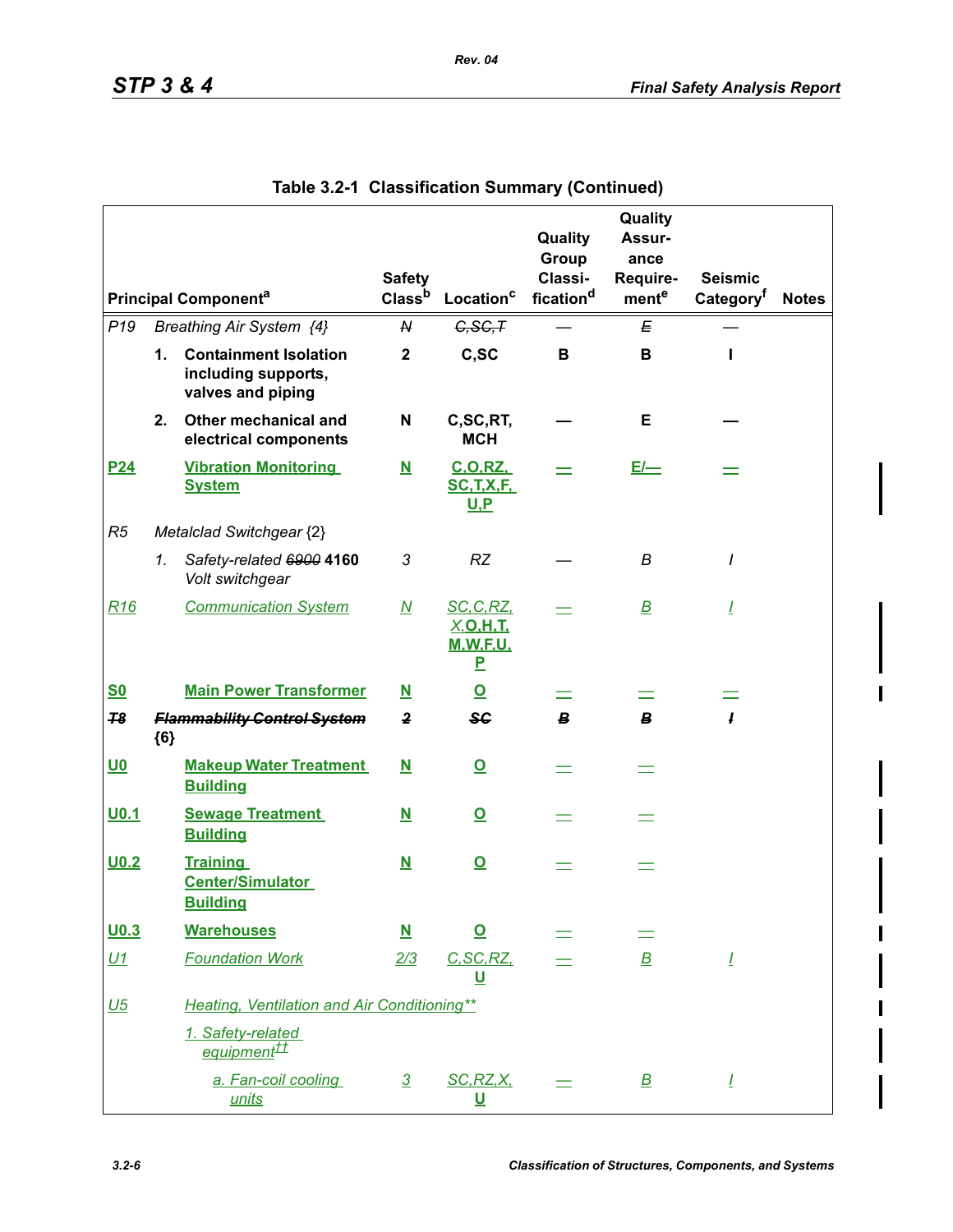|            |                                                                  | <b>Safety</b>            |                                                | Quality<br>Group<br>Classi- | Quality<br>Assur-<br>ance<br>Require- | <b>Seismic</b>        |              |
|------------|------------------------------------------------------------------|--------------------------|------------------------------------------------|-----------------------------|---------------------------------------|-----------------------|--------------|
|            | <b>Principal Component<sup>a</sup></b>                           | Class <sup>b</sup>       | Location <sup>c</sup>                          | fication <sup>d</sup>       | mente                                 | Category <sup>t</sup> | <b>Notes</b> |
|            | b. Heating units-<br>electrical or water                         | $\overline{3}$           | SC, RZ, X<br><u>U</u>                          |                             | $\overline{\mathbf{B}}$               |                       |              |
|            | c. Blowers-Air supply<br>$or$                                    | $\overline{3}$           | SC, RZ, X<br><u>ប</u>                          |                             | $\overline{\mathbf{B}}$               | I                     |              |
|            | d. Ductwork                                                      | $\overline{3}$           | SC, RZ, X<br><u>U</u>                          |                             | $\overline{\mathbf{B}}$               | Ī                     |              |
|            | e. Filters-Equipment<br>areas                                    | $\overline{3}$           | SC, RZ, X<br><u>ប</u>                          |                             | $\overline{\mathbf{B}}$               | Ī                     |              |
|            | h. Other safety-related<br>valves and dampers                    | $\overline{3}$           | <u>RZ, X, U</u>                                |                             | $\overline{\mathbf{B}}$               | Ī                     |              |
|            | <i>i. Electrical modules</i><br>with safety-related<br>functions | $\overline{3}$           | SC, RZ, X<br>U                                 |                             | $\overline{\mathbf{B}}$               | Ī                     |              |
|            | j. Cable with safety-<br>related functions                       | $\overline{3}$           | SC, RZ, X<br><u>ប</u>                          |                             | $\mathbf B$                           | <u>I</u>              |              |
| U6         | <b>Fire Protection System</b>                                    |                          |                                                |                             |                                       |                       |              |
|            | 1. Other Piping including<br>supports and valves                 | $\underline{\mathsf{M}}$ | SC, X, RZ,<br>H, T, W, O,<br><b>F.U.P</b>      | $\overline{D}$              | E                                     |                       | $(t)$ (u)    |
|            | 5. Electrical Modules                                            | $\overline{\mathsf{M}}$  | SC, X, RZ,<br>H, T, W, F<br><u>U,P,O</u>       |                             | E                                     |                       | $(t)$ (u)    |
|            | 7. Cables                                                        | $\underline{\mathsf{M}}$ | SC, X, RZ,<br>H, T, W, F<br><u>U,P,O</u>       |                             | E                                     |                       | $(t)$ (u)    |
|            | 8. Sprinklers or deluge<br>water systems                         | $\overline{M}$           | H, W, SC<br><u>RZ, T, O, X, </u><br><u>U.P</u> | $\overline{D}$              | E                                     |                       | $(t)$ $(u)$  |
|            | 9. Foam reaction or<br>deluge water systems                      | <u>N</u>                 | <b>RZ, T, O</b>                                |                             | E                                     |                       | $(t)$ $(u)$  |
| U9.1       | <b>Waste Water Retention</b><br><b>Basin</b>                     | $\overline{\mathbf{M}}$  | $\overline{\mathbf{O}}$                        |                             | $\equiv$                              |                       |              |
| U9.2       | <b>Low Level Radwaste</b><br><b>Storage</b>                      | ${\bf N}$                | $\overline{\mathbf{o}}$                        |                             | E                                     |                       | <u>(p)</u>   |
| <u>U10</u> | <b>Reactor Building {8}</b>                                      | $\overline{3}$           | C, SC, RZ<br><u>M</u>                          |                             | $\overline{\mathbf{B}}$               | Ī                     | (i)          |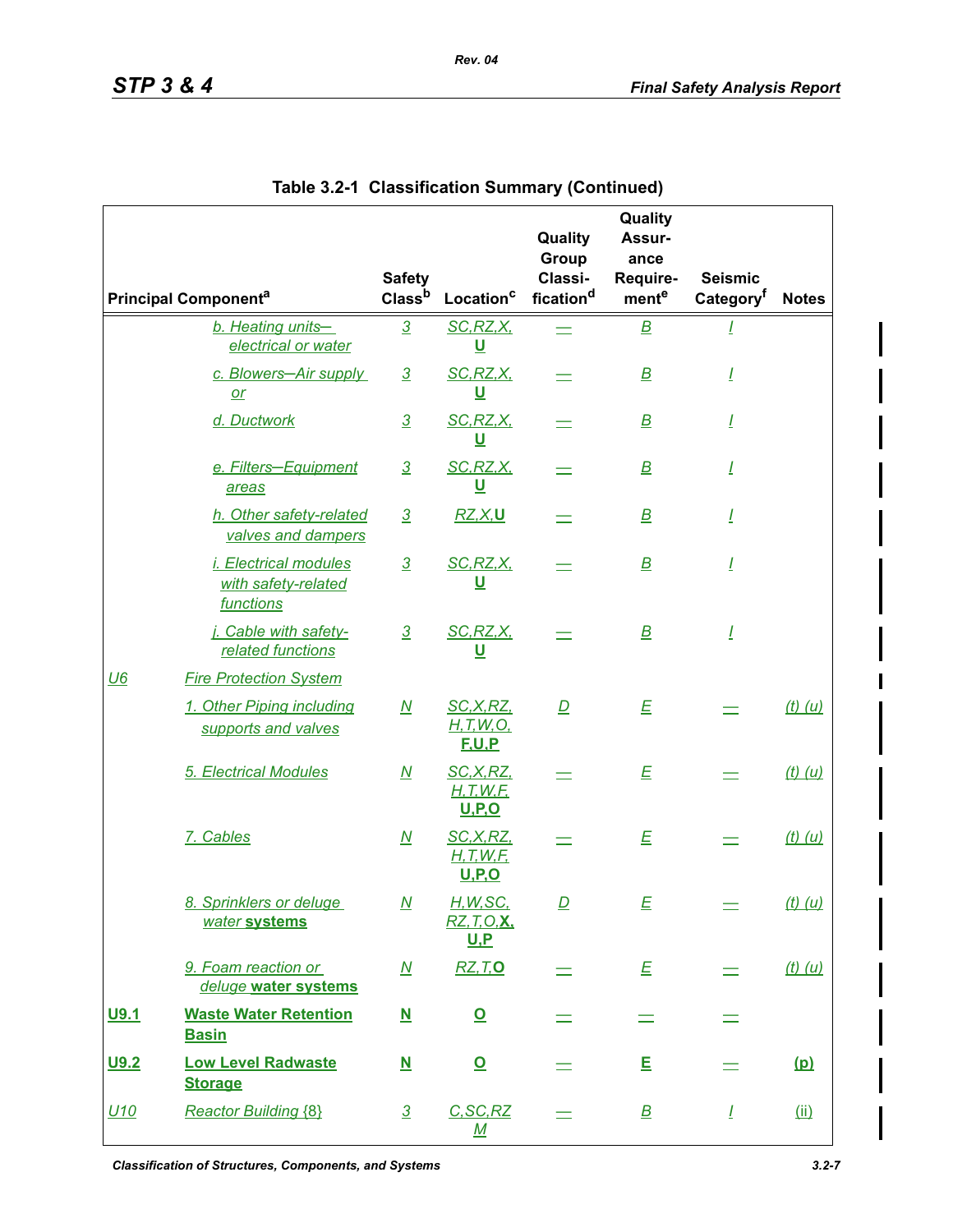I

|                                       |              |                                                                                                 | <b>Safety</b>            |                         | Quality<br>Group<br>Classi- | Quality<br>Assur-<br>ance<br>Require- | <b>Seismic</b>        |              |
|---------------------------------------|--------------|-------------------------------------------------------------------------------------------------|--------------------------|-------------------------|-----------------------------|---------------------------------------|-----------------------|--------------|
|                                       |              | <b>Principal Component<sup>a</sup></b>                                                          | Class <sup>b</sup>       | Location <sup>c</sup>   | fication <sup>d</sup>       | mente                                 | Category <sup>f</sup> | <b>Notes</b> |
| U12                                   |              | <b>Control Building {8}</b>                                                                     | $\overline{3}$           | $\overline{X}$          | $=$                         | $\overline{\mathbf{B}}$               | T                     | (i)          |
| U12                                   |              | <b>Control Building/Control</b><br><b>Building Annex</b>                                        | 3/M                      | $\overline{X}$          |                             | B/E                                   | $  $ —                |              |
| U13                                   |              | <b>Radwaste Building {5}</b>                                                                    | N                        | W                       |                             | Е                                     |                       | (p)          |
|                                       | 4.           | Structural walls and<br>slabs above grade level<br>(see Subsection 3H.3.3.)                     | N                        | ₩                       |                             | E                                     |                       |              |
|                                       | $\mathbf{r}$ | <b>Radwaste Building</b><br><b>Substructure</b>                                                 | 3                        | W                       |                             | B                                     | 1                     |              |
| U <sub>15</sub>                       |              | <b>Miscellaneous Buildings</b><br>(e.g., Communications,<br><b>Meteorology Lab)</b>             | N                        | $\overline{\mathbf{o}}$ |                             |                                       |                       |              |
| U <sub>17</sub>                       |              | <b>Firewater Pump House</b>                                                                     | ${\bf N}$                | E                       |                             | E                                     |                       | $(t)$ $(u)$  |
| U <sub>18</sub>                       |              | <b>Fire Detection System</b>                                                                    | $\overline{\mathbf{N}}$  | <u>All</u>              |                             | E                                     |                       | $(t)$ (u)    |
| U <sub>19</sub><br><b>U45</b>         |              | <b>Hot Machine Shop</b>                                                                         | N                        | <b>MCH</b>              |                             | E                                     |                       |              |
| U <sub>20</sub><br>(See<br><b>P8)</b> |              | <b>Ultimate Heat Sink and Associated Structures</b>                                             |                          |                         |                             |                                       |                       |              |
| <b>W1</b>                             |              | <b>Power Cycle Heat Sink</b><br><b>Pumphouse (Circulation</b><br><b>Water Intake Structure)</b> | $\overline{\mathbf{N}}$  | P                       |                             |                                       |                       |              |
| $W2$                                  |              | <b>Circulation Water</b><br><b>Discharge Structure</b>                                          | $\overline{\mathbf{N}}$  | $\overline{\mathbf{Q}}$ |                             |                                       |                       |              |
| W3                                    |              | <b>Screen Cleaning Facility</b>                                                                 | N                        | $\overline{\mathbf{o}}$ |                             |                                       |                       |              |
| $\underline{W4}$                      |              | <b>Screen</b>                                                                                   | $\underline{\mathsf{N}}$ | $\overline{\mathbf{Q}}$ |                             |                                       |                       |              |
| $\underline{\mathsf{W5}}$             |              | <b>Reservoir Makeup</b><br><b>Pumping Facility</b>                                              | $\underline{\mathsf{N}}$ | $\overline{\mathbf{Q}}$ |                             |                                       |                       |              |
| Y1.1                                  |              | <b>Cathodic Protection</b><br><b>System</b>                                                     | $\overline{\mathbf{M}}$  | $\overline{\mathbf{O}}$ |                             |                                       |                       |              |
| Y1.2                                  |              | <b>Yard Miscellaneous</b><br><b>Drain System</b>                                                | <u>N</u>                 | $\overline{\mathbf{Q}}$ |                             |                                       |                       |              |
| Y2.1                                  |              | <b>Chemical Storage and</b><br><b>Transfer Systems</b>                                          | ${\bf N}$                | $\overline{\mathbf{Q}}$ |                             |                                       |                       |              |

| Table 3.2-1 Classification Summary (Continued) |  |  |  |  |
|------------------------------------------------|--|--|--|--|
|------------------------------------------------|--|--|--|--|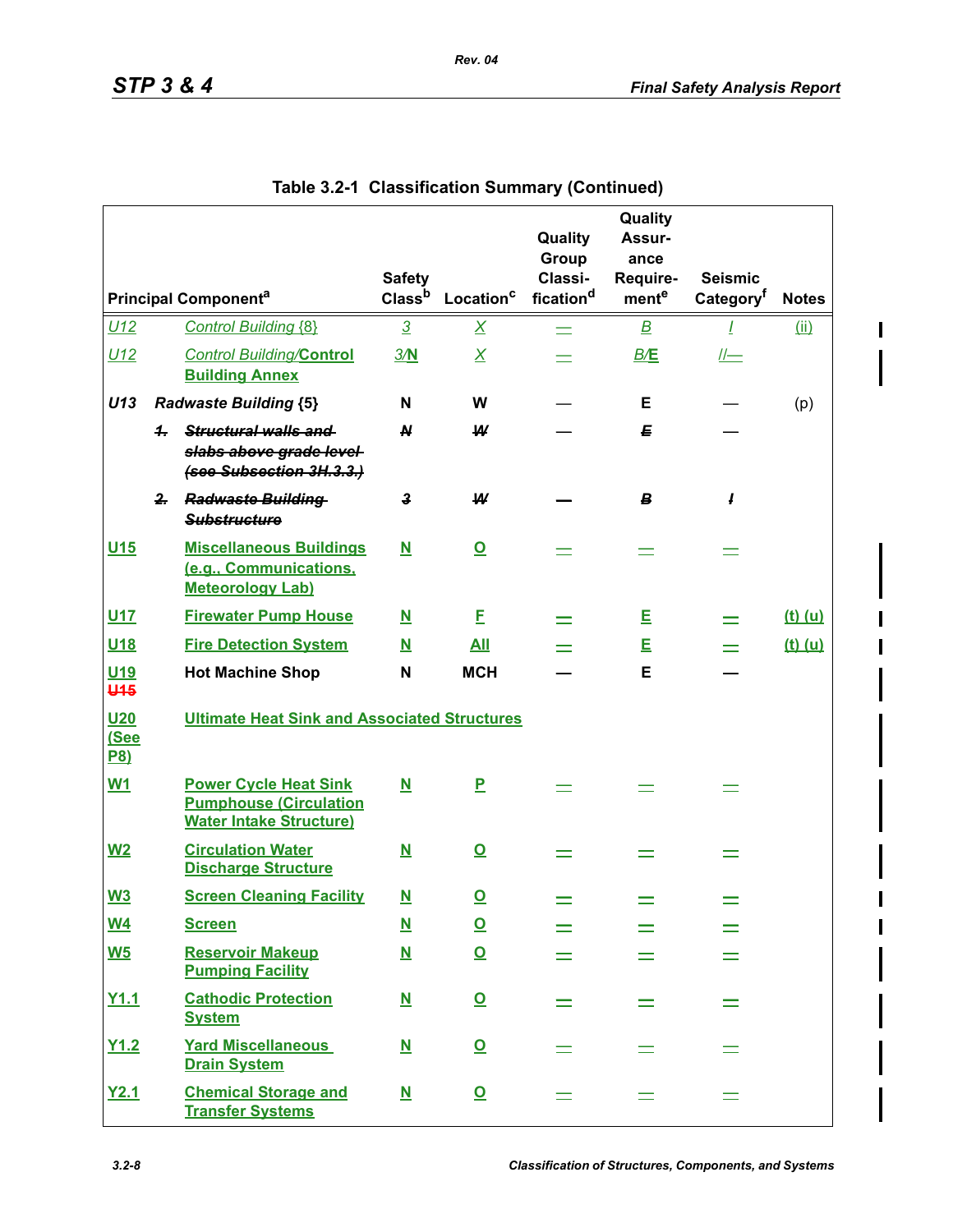$\overline{\phantom{a}}$ 

| <b>Principal Component<sup>a</sup></b> |                                                    | <b>Safety</b><br>Class <sup>b</sup> | Location <sup>c</sup> | Quality<br>Group<br>Classi-<br>fication <sup>d</sup> | Quality<br><b>Assur-</b><br>ance<br>Require-<br>mente | <b>Seismic</b><br>Category | <b>Notes</b> |
|----------------------------------------|----------------------------------------------------|-------------------------------------|-----------------------|------------------------------------------------------|-------------------------------------------------------|----------------------------|--------------|
| Y2.2                                   | <b>Reactor Service Water</b><br><b>Pipe Tunnel</b> | <u>3</u>                            |                       |                                                      | <u>в</u>                                              |                            |              |
| Y2.3                                   | <b>Radwaste Pipe Tunnel</b>                        |                                     |                       |                                                      |                                                       |                            | <u>(p)</u>   |

**Table 3.2-1 Classification Summary (Continued)**

*Rev. 04*